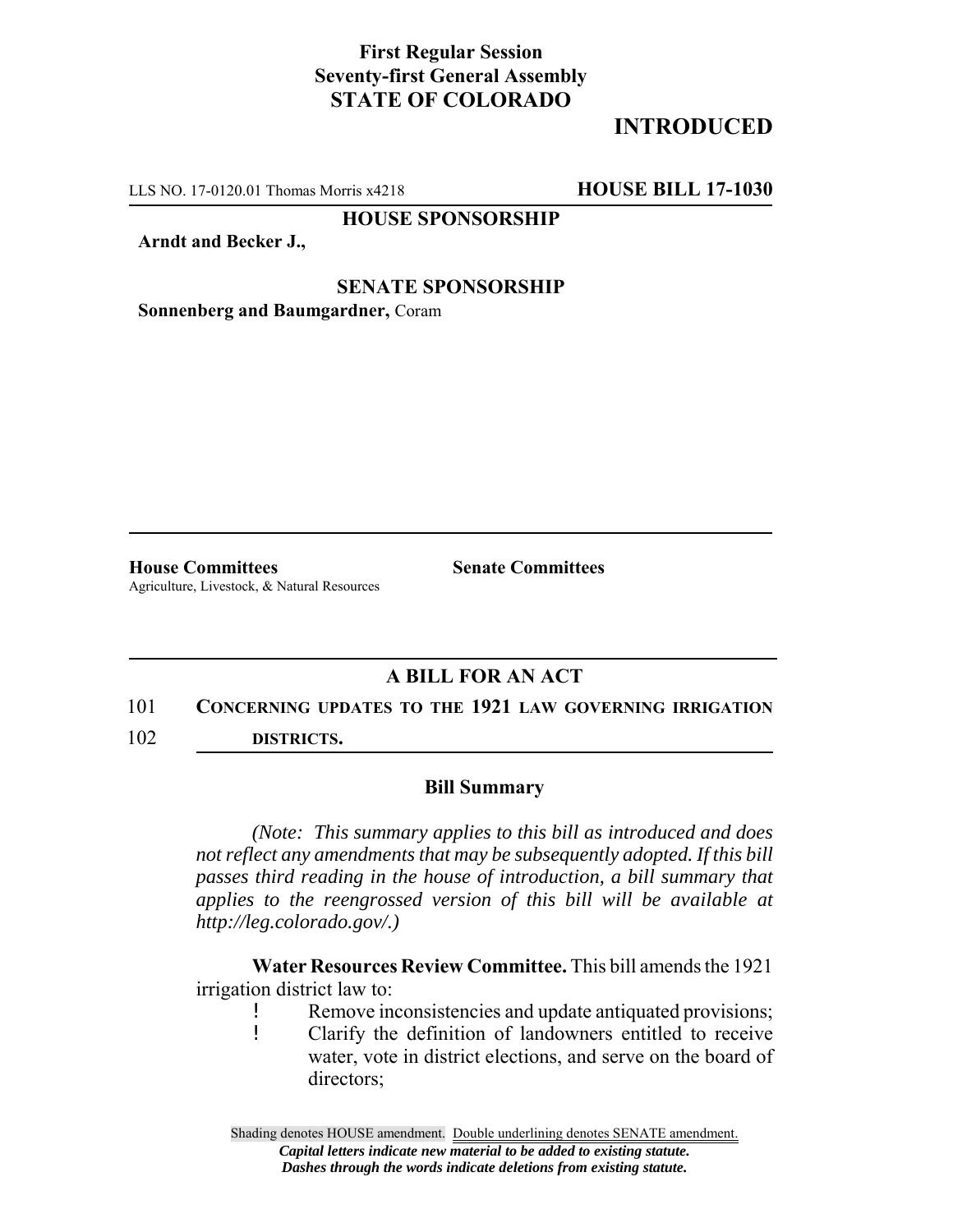- ! Update dollar figures and, in subsequent years, adjust for inflation;
- ! Define "agricultural land";
- ! Update election procedures;
- ! Clarify how irrigation district assessments are collected and held; and
- ! Modernize procedures for selling surplus property.

The bill also clarifies that water acquired in excess of an irrigation district's own needs can be leased for all beneficial purposes, rather than only for domestic, agricultural, and power and mechanical purposes, and that the provisions of the 1921 irrigation district law are in addition to powers conferred on irrigation districts in other statutes.

1 *Be it enacted by the General Assembly of the State of Colorado:*

- 2 **SECTION 1.** In Colorado Revised Statutes, 37-42-106, **repeal** (2)
- 

3 as follows:

# 4 **37-42-106. Notice of organization meeting and election.** (2) At

5 all elections held under the provisions of this article, every owner of 6 agricultural land within said district who is eighteen years of age or older, 7 is a citizen of the United States or has declared his or her intention to 8 become a citizen of the United States, is a resident of the state of 9 Colorado, and has paid real property taxes upon the property located 10 within said district on an area in excess of one acre during the year 11 preceding the date of said election if a resident of the district or on an area 12 of forty acres or more if a resident of the state outside the district or who 13 is an entryman upon public lands of the United States and is residing 14 thereon, shall be entitled to vote at such election in the precinct where he 15 or she resides or, if a nonresident of the precinct, in the precinct within 16 which the greater portion of his or her land is located. Any person so 17 qualified to vote, and who resides in any county into which said district 18 extends, is eligible for election as a director in and for the division in such 19 district in which he or she is entitled to vote. All lands platted or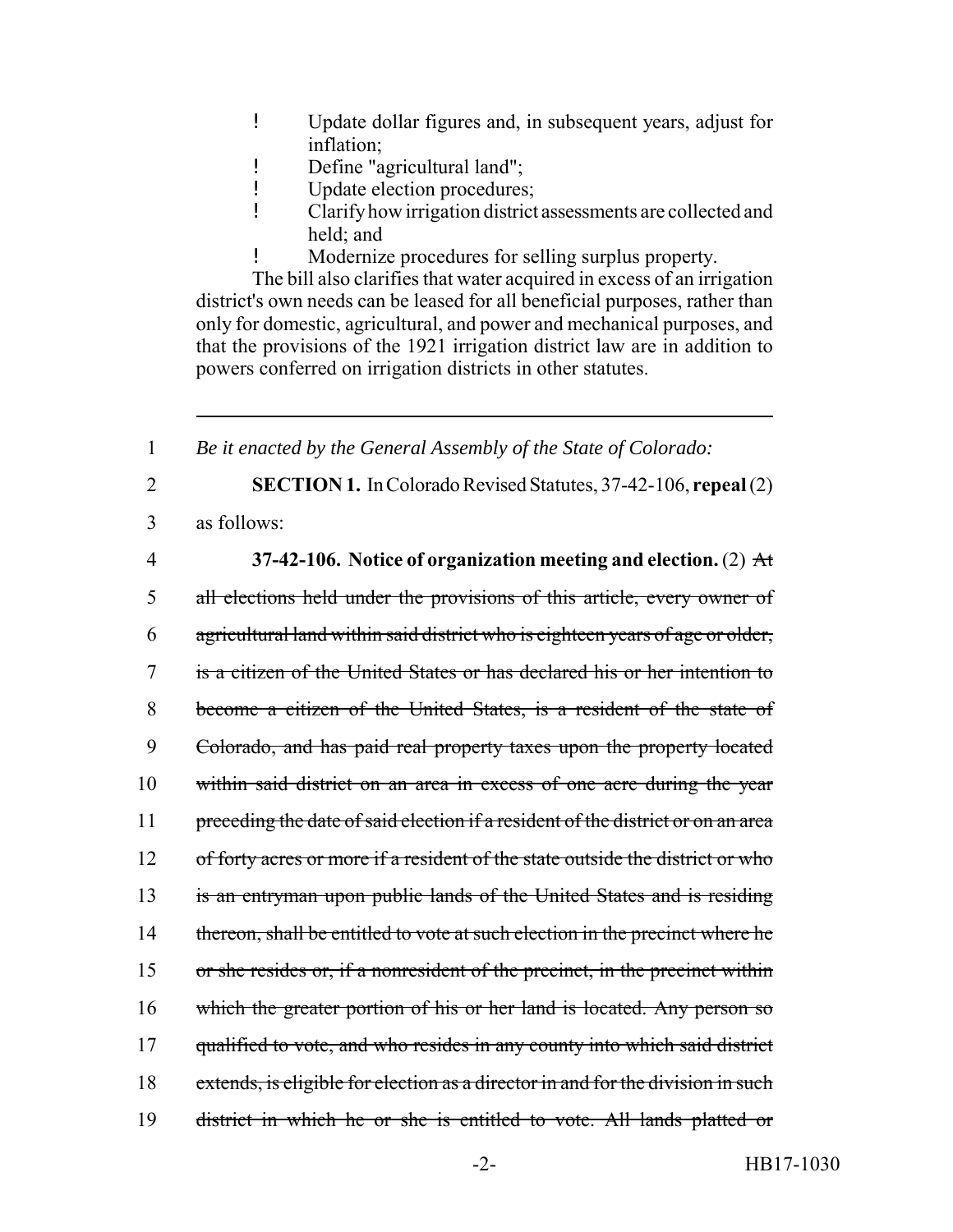1 subdivided into residence or business lots shall not be considered 2 agricultural land.

3 **SECTION 2.** In Colorado Revised Statutes, 37-42-107, **amend** 4 (1) as follows:

5 **37-42-107. Organization - meeting - voting.** (1) The board of 6 county commissioners shall attend at the time and place of such THE 7 meeting SPECIFIED IN SECTION 37-42-106 and shall certify to the meeting 8 a list of the landowners of said THE proposed district, taking no account 9 of those who have prosecuted appeals from the order of the board of 10 county commissioners fixing and determining boundaries, together with 11 the number of acres within said THE proposed district, owned or 12 represented by each, the total of which acreage, for the purposes of this 13 meeting, shall be considered the total acres of the district. The board of 14 county commissioners shall also act as a credentials committee of said 15 THE meeting and shall decide AND CREATE A WRITTEN CERTIFICATION 16 REGARDING who are eligible voters thereat making a certificate 17 concerning the same, and AT THE MEETING. The chairman CHAIR of the 18 board shall preside at said THE meeting until such time as temporary 19 officers are elected from among those present. The unit of voting power 20 shall be the acre within said district or proposed district, each landowner 21 being entitled to cast as many votes as he has acres of land within the 22 district or proposed district, and, in casting such votes, such landowner 23 may vote in person or by proxy, and, in the election of directors, the 24 practice known as cumulative voting shall be allowed. Any person 25 desiring to act as proxy for another must file written authority therefor 26 before being allowed to vote, which authority shall be retained as part of 27 the proceedings of the meeting at which such vote is cast and shall be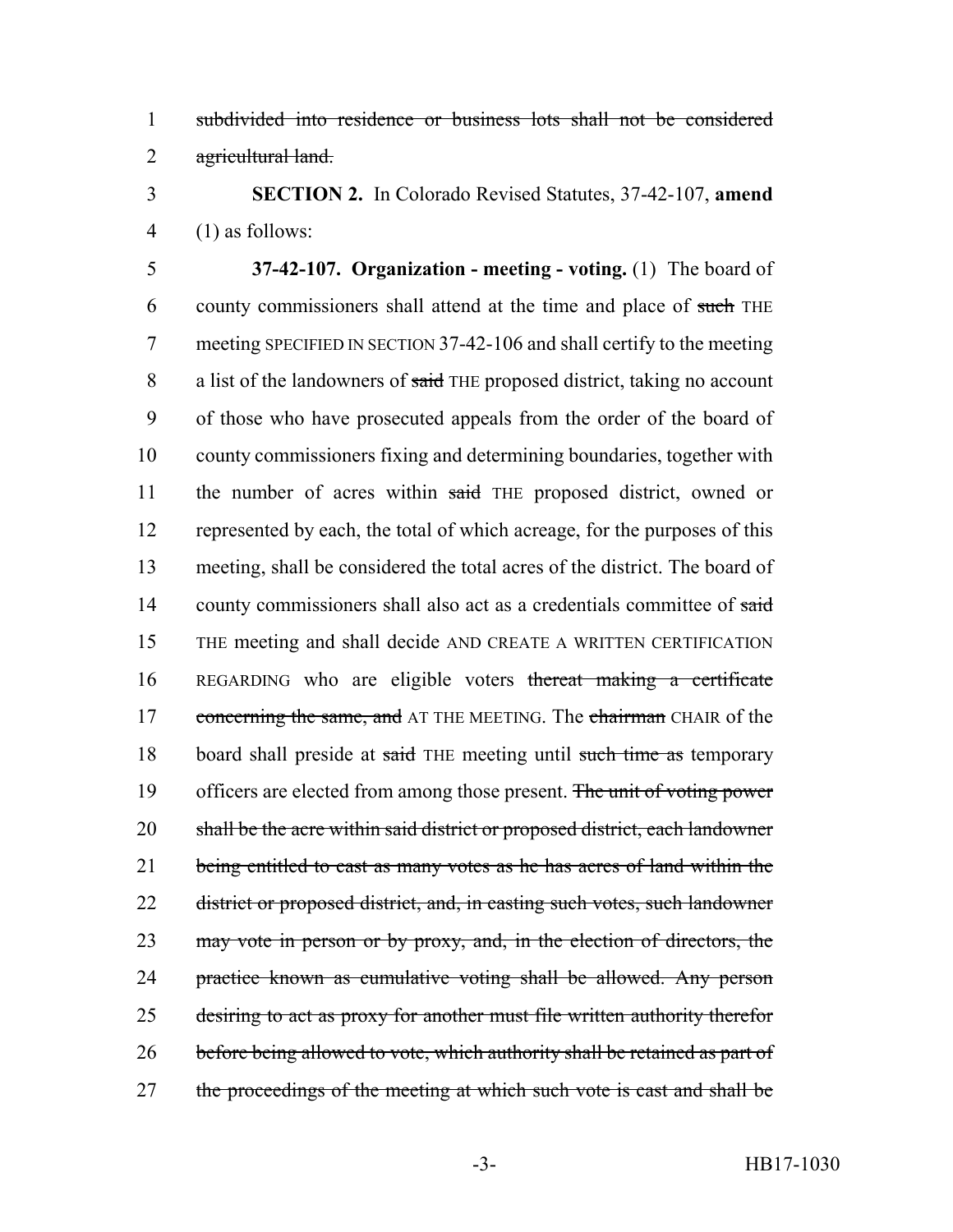1 subject to use at no other meeting.

 **SECTION 3.** In Colorado Revised Statutes, 37-42-108, **amend**  $3 \quad (1)$  as follows:

 **37-42-108. Directors - election.** (1) The board of directors shall 5 consist CONSISTS of three landowners of the district who shall ARE QUALIFIED TO VOTE AT DISTRICT ELECTIONS PURSUANT TO SECTION 37-42-112(2), INCLUDING AUTHORIZED AGENTS, AND WHO RESIDE WITHIN THE DISTRICT. DIRECTORS hold their respective offices for the period of three years and until their successors are elected and qualified. They shall be elected by ballot upon public nominations made at the meeting at 11 which they are elected, and each ballot shall MUST contain the name of the person for whom it is cast, the name of the voter or, if by proxy, the name of both landowner and proxy, and the number of votes cast. Each 14 landowner may cast as many votes as he OR SHE has acres of land within the district for each of three persons voted for. and may vote 16 cumulatively, if he so desires, indicating that fact upon his ballot.

 **SECTION 4.** In Colorado Revised Statutes, 37-42-110, **amend** (2)(b), (3), and (7); and **repeal** (4) as follows:

 **37-42-110. Directors to organize - powers.** (2) (b) It is also the 20 duty of such THE board to make an annual report of such THE district showing the status of its affairs generally, including full lists of assets and liabilities, warrants and bonds outstanding, and such as have been paid or 23 retired during the last fiscal year, and to present the same REPORT to the landowners at OR BEFORE the annual election.

25 (3) As compensation for such service as directors, each person so 26 acting shall IS ENTITLED TO receive ten ONE HUNDRED dollars for each day necessarily spent in the discharge of district business and such expenses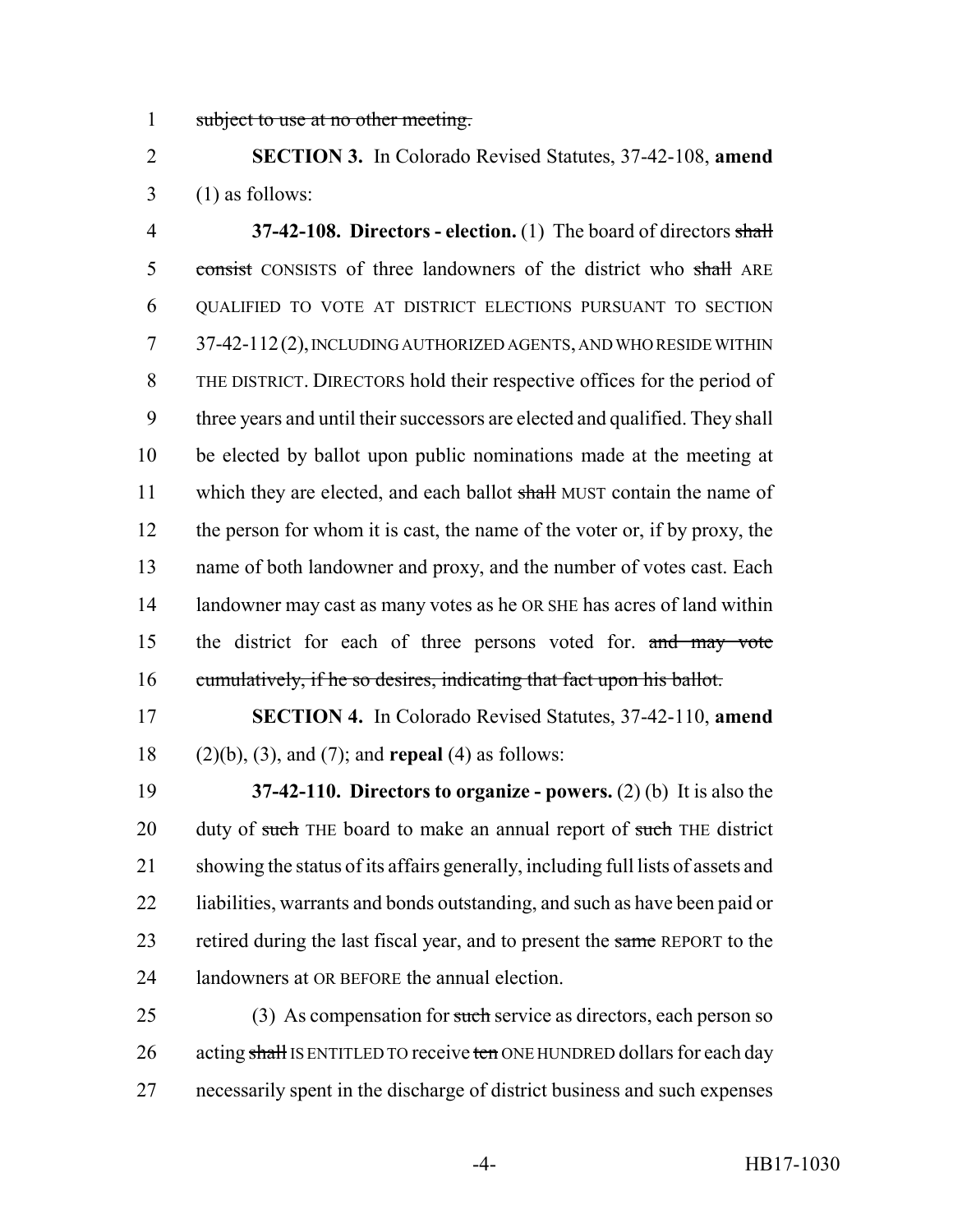as are necessarily incurred in the conduct of its affairs; except that, after 2 the first year, the landowners may fix other compensation by vote at any annual OR SPECIAL election.

 (4) Each member of the board of directors shall execute an official 5 bond in the sum of three thousand dollars, which shall be approved by the county judge of the county wherein such organization was effected, and the bond shall be recorded in the office of the county clerk and recorder thereof. Such official bond may be signed by a surety company authorized to do business in the state of Colorado, in which case the district shall be 10 liable for and shall pay the premium on said bond.

 (7) If it is found necessary by the board of directors to employ 12 judges of election, each shall JUDGE IS ENTITLED TO receive as 13 compensation for his OR HER services the sum of ten ONE HUNDRED 14 dollars per day to be paid by the district; EXCEPT THAT THE LANDOWNERS MAY FIX OTHER COMPENSATION BY VOTE AT ANY ANNUAL OR SPECIAL ELECTION.

 **SECTION 5.** In Colorado Revised Statutes, **amend** 37-42-111 as follows:

 **37-42-111. Meetings of directors - notice.** The board of directors shall hold its regular meetings at least four times each year, which may be immediately following the general election and on the first Tuesday of April, July, and October of each year, or, in the alternative, at such other times as may be designated in the bylaws, RULES, OR REGULATIONS 24 adopted by the board, and such special meetings as shall be ARE called, on at least five days' notice, by a majority of the board. All special and regular meetings must be held where practicable within the district or, if not so practicable, within the boundaries of any county in which the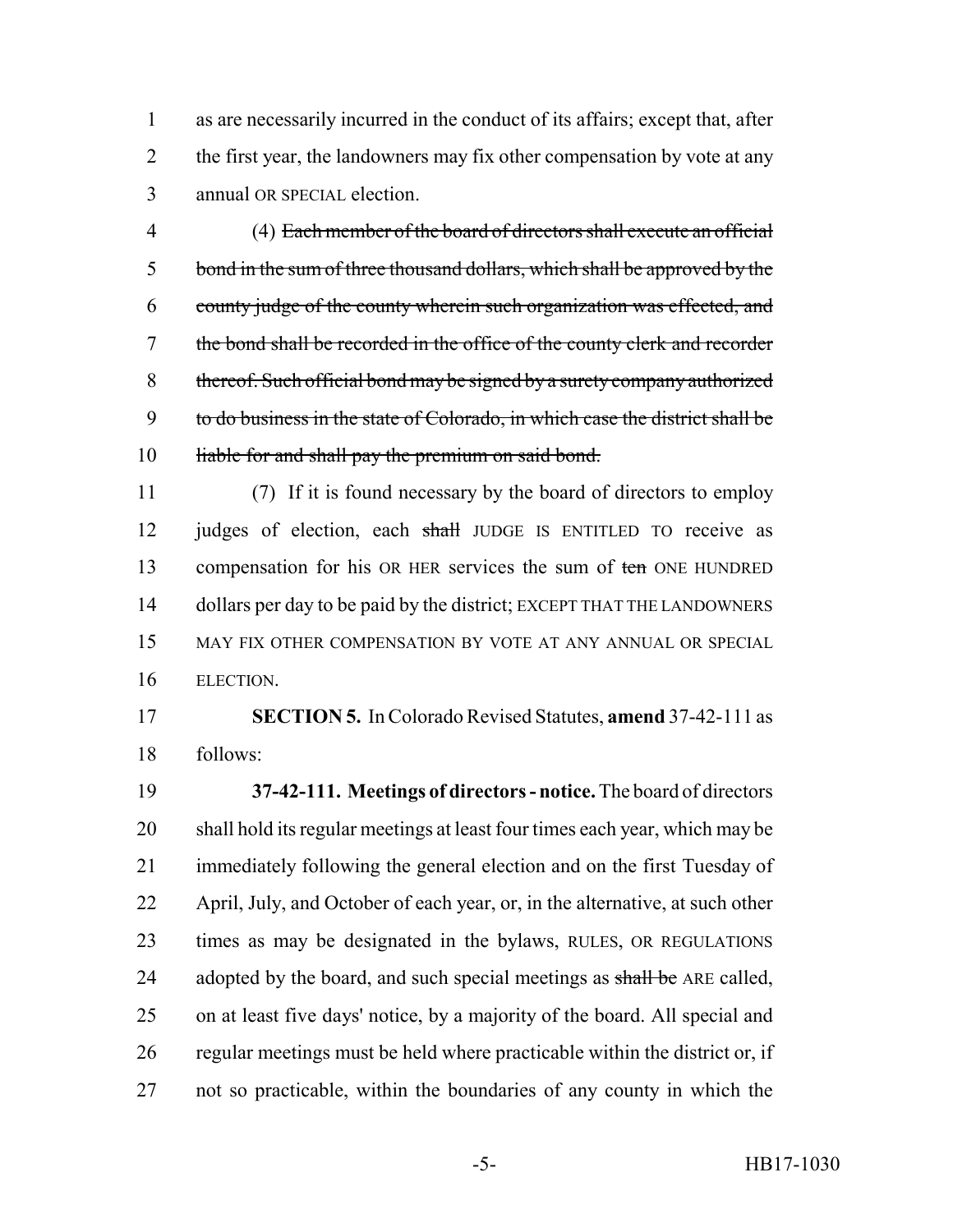district is located, in whole or in part, or in any county so long as the 2 meeting location does not exceed IS WITHIN twenty miles from OF the district boundaries. The provisions of this section governing the location of meetings may be waived only if the proposed change of location of a meeting of the board appears on the agenda of a regular or special meeting of the board and if a resolution is adopted by the board stating the reason for which a meeting of the board is to be held in a location 8 other than under the provisions of this section and further stating the date, 9 time, and place of such THE meeting. In calling special meetings, the call must state specifically the business to be transacted, and none other shall 11 be considered, but, at regular meetings, any business which THAT the board of directors may legally transact may be acted upon. A majority of 13 all members of the board shall MUST concur in order to bind the district 14 or the board in any matter. All board meetings shall MUST be public, EXCEPT FOR EXECUTIVE SESSIONS TO DISCUSS CONFIDENTIAL MATTERS AND TO RECEIVE LEGAL ADVICE ON SPECIFIC LEGAL QUESTIONS, and the records thereof, EXCEPT CONFIDENTIAL RECORDS, ARE open to general public inspection during business hours. IRRIGATION DISTRICTS MAY DEFINE CONFIDENTIAL RECORDS AND MATTERS SUBJECT TO EXECUTIVE SESSION IN THE BYLAWS, RULES, OR REGULATIONS USING SECTION 24-6-402 (4) AS GUIDANCE.

 **SECTION 6.** In Colorado Revised Statutes, **amend** 37-42-112 as follows:

 **37-42-112. District elections - definition.** (1) Elections are of two kinds, general and special. A general election shall be held once each year in the month of January, at a date, time, and place designated by the board. Any business requiring or permitting a vote of the landowners may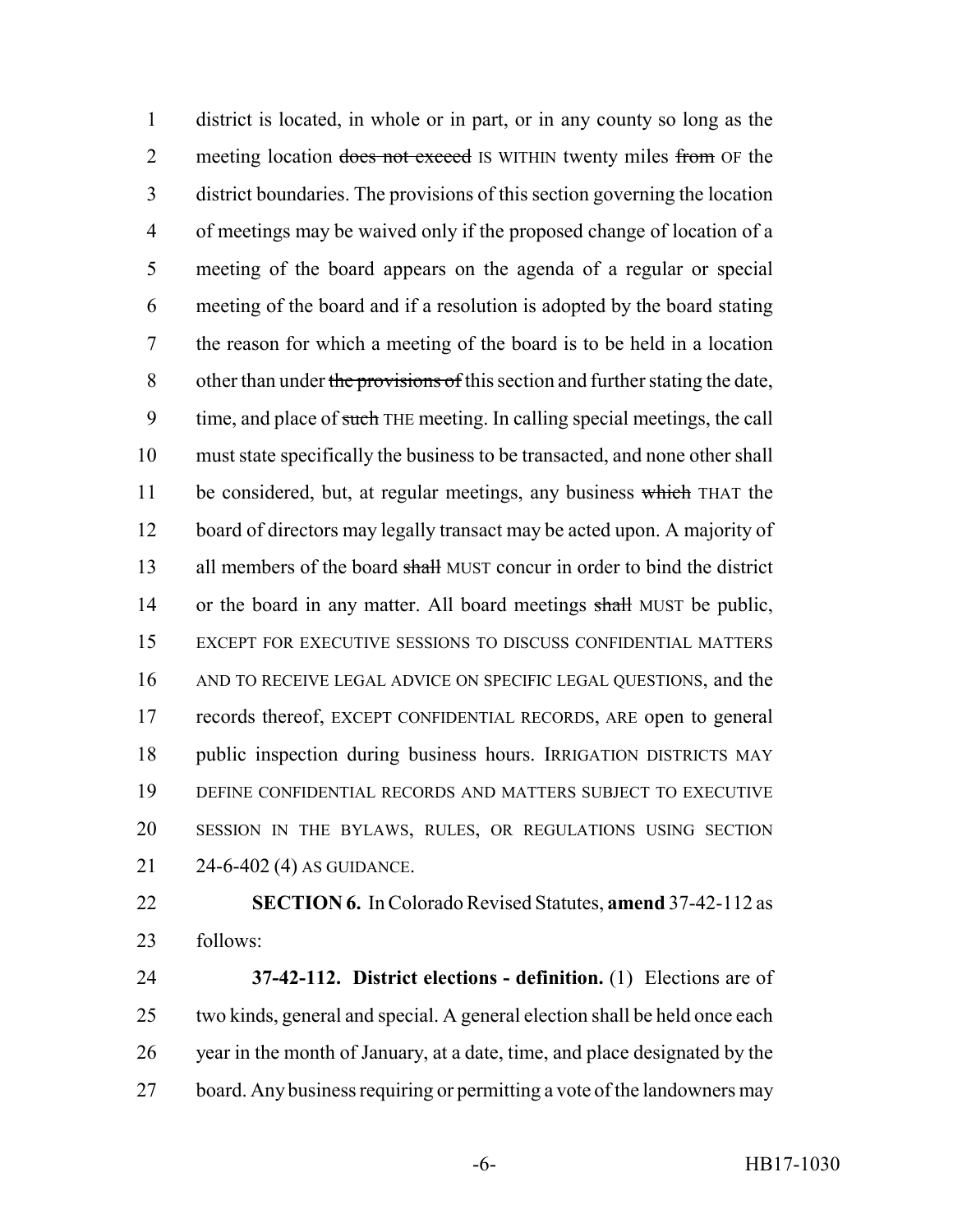1 be transacted at such THE election, including always the election of a 2 board of directors for the ensuing year. A special election may be called 3 at any time by the board of directors by resolution duly passed and 4 entered of record in the minutes of the proceedings of the board. Notice 5 of A general elections shall ELECTION MUST call attention to the date and 6 place of such THE election. In addition, notice of A special elections shall 7 ELECTION MUST state the nature of the business to be transacted at such 8 THE election, and no business shall be transacted thereat AT THE SPECIAL 9 ELECTION other than that mentioned in the call. In either case, notice shall 10 be mailed DELIVERED ELECTRONICALLY OR BY UNITED STATES MAIL to 11 each landowner of the district at his WHO IS QUALIFIED TO VOTE IN 12 DISTRICT ELECTIONS AT THE LANDOWNER'S last address as shown by the 13 records of the district at least thirty days prior to the date of such THE 14 election and also published once each week for four consecutive weeks 15 immediately preceding such THE election in a newspaper designated by 16 the board and of general circulation within said THE district.

 (2) THE FOLLOWING LANDOWNERS WHO OWN AGRICULTURAL LAND WITHIN A DISTRICT ARE ENTITLED TO VOTE AT ALL DISTRICT ELECTIONS AND AT ELECTIONS FOR A PROPOSED DISTRICT UNDER SECTION 37-42-107: **(a) A LANDOWNER WHO IS A NATURAL PERSON OVER THE AGE OF**  EIGHTEEN YEARS, IS A CITIZEN OF THE UNITED STATES, IS A RESIDENT OF THE STATE OF COLORADO, AND HAS PAID OR IS OBLIGATED TO PAY PROPERTY TAXES UPON REAL PROPERTY LOCATED WITHIN THE DISTRICT 24 FOR THE CALENDAR YEAR PRECEDING THE ELECTION;

25 (b) A LANDOWNER THAT IS NOT A NATURAL PERSON AND THAT HAS 26 PAID OR IS OBLIGATED TO PAY PROPERTY TAXES UPON REAL PROPERTY 27 LOCATED WITHIN THE DISTRICT FOR THE CALENDAR YEAR PRECEDING THE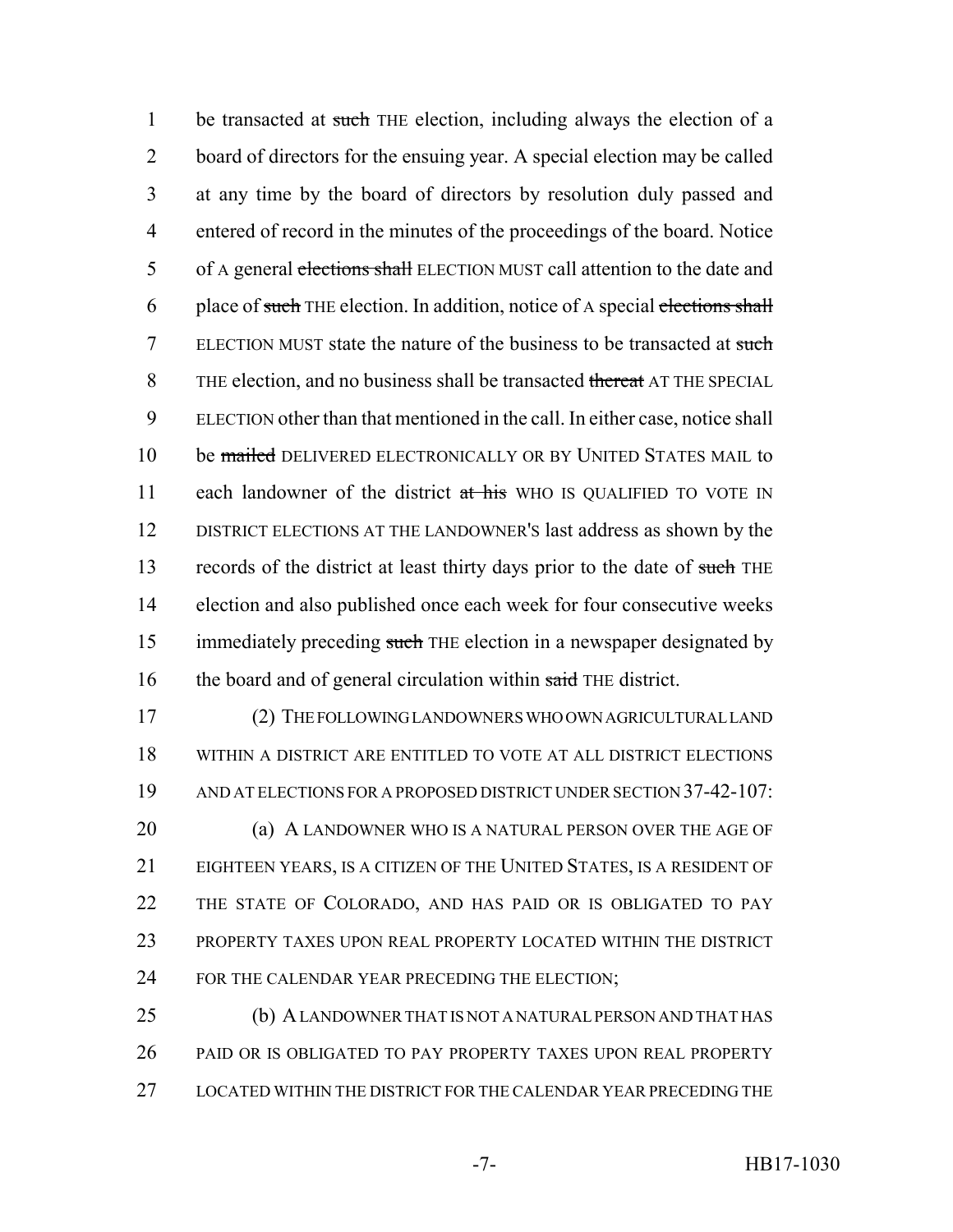ELECTION. IN ORDER TO VOTE AT AN ELECTION, THE LANDOWNER MUST AUTHORIZE AN AGENT WHO SATISFIES THE RESIDENCY AND AGE REQUIREMENTS SET FORTH IN SUBSECTION (2)(a) OF THIS SECTION TO VOTE ON ITS BEHALF AT THE ELECTION AND MUST PROVIDE WRITTEN NOTICE OF THE AUTHORIZED AGENT TO THE DISTRICT IN A FORM SATISFACTORY TO THE DISTRICT.

 (3) THE UNIT OF VOTING POWER IS ONE ACRE WITHIN A DISTRICT OR PROPOSED DISTRICT, EACH LANDOWNER BEING ENTITLED TO CAST AS MANY VOTES AS THE LANDOWNER HAS ACRES OF LAND WITHIN THE DISTRICT OR PROPOSED DISTRICT, AND, IN CASTING SUCH VOTES, THE LANDOWNER MAY VOTE IN PERSON OR BY PROXY. A DISTRICT MAY ESTABLISH IN ITS BYLAWS, RULES, OR REGULATIONS QUALIFICATIONS FOR PERSONS ACTING AS PROXIES. A PERSON DESIRING TO ACT AS PROXY FOR ANOTHER MUST FILE WRITTEN AUTHORITY THEREFOR BEFORE BEING ALLOWED TO VOTE, WHICH AUTHORITY:

 (a) SHALL BE RETAINED AS PART OF THE PROCEEDINGS OF THE MEETING AT WHICH THE VOTE IS CAST; AND

(b) IS NOT VALID AT ANY OTHER MEETING.

 (4) IF THE DISTRICT IS DIVIDED INTO PRECINCTS, A LANDOWNER IS ENTITLED TO VOTE AT AN ELECTION IN THE PRECINCT WHERE HE OR SHE RESIDES OR, IF THE LANDOWNER IS NOT A NATURAL PERSON OR IS A 22 NONRESIDENT OF THE DISTRICT, IN THE PRECINCT WITHIN WHICH THE GREATER PORTION OF THE LANDOWNER'S LAND IS LOCATED. THE BOARD OF DIRECTORS OF THE DISTRICT MAY ORDER THAT THE ENTIRE DISTRICT CONSTITUTES ONE ELECTION PRECINCT, IN WHICH CASE THE BOARD SHALL ESTABLISH ONE POLLING PLACE IN THE PRECINCT AND SHALL APPOINT ONLY THREE JUDGES OF ELECTION, WHO CONSTITUTE A BOARD OF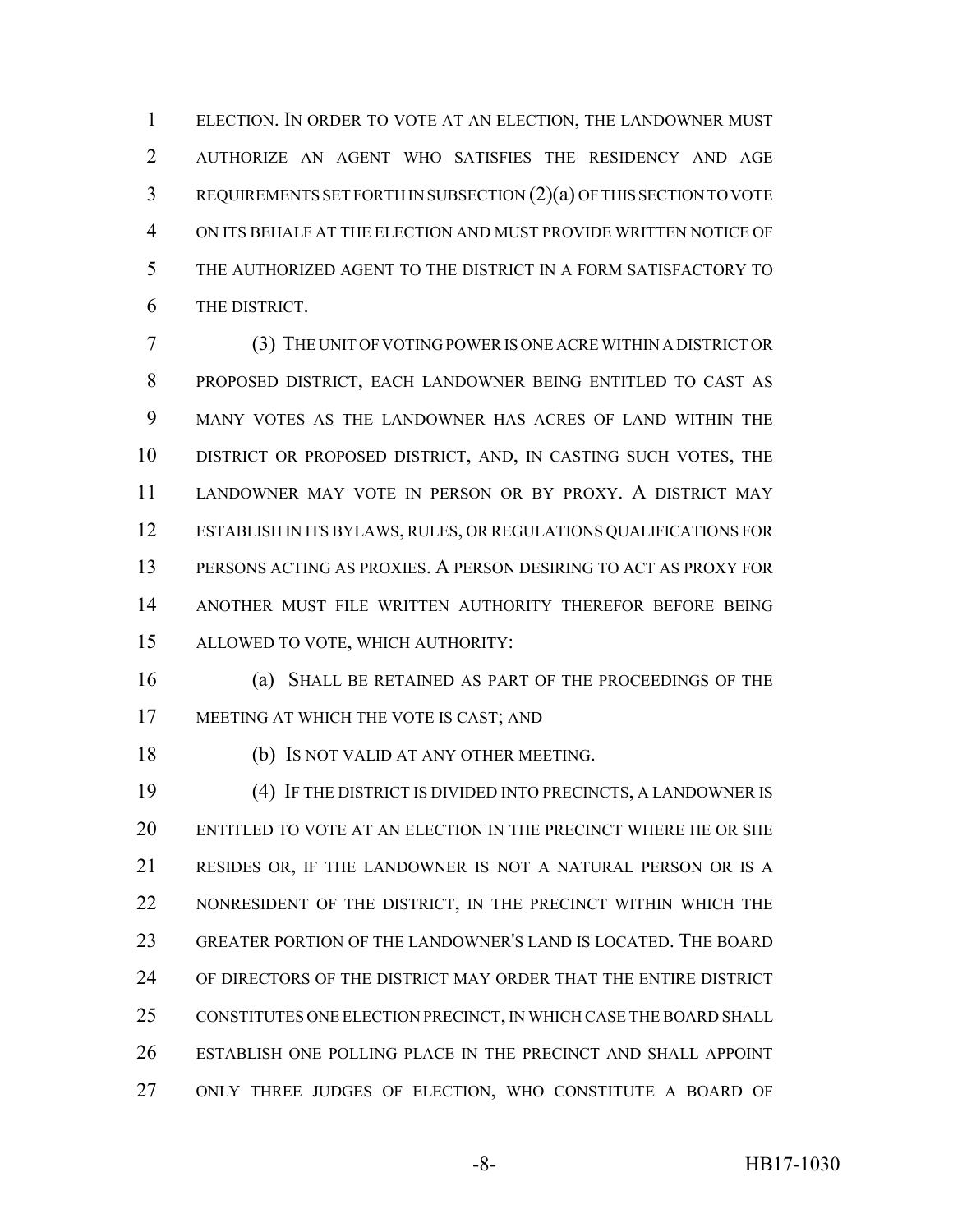ELECTION, AND ALL QUALIFIED VOTERS VOTING AT THE ELECTION MUST VOTE AT THE POLLING PLACE SO ESTABLISHED.

 (5) AS USED IN THIS SECTION, "AGRICULTURAL LAND" HAS THE MEANING SET FORTH IN SECTION 39-1-102 (1.6); EXCEPT THAT "AGRICULTURAL LAND" DOES NOT INCLUDE ANY LAND THAT HAS BEEN PLATTED OR SUBDIVIDED INTO RESIDENCE OR BUSINESS LOTS.

 **SECTION 7.** In Colorado Revised Statutes, 37-42-113, **amend** (1) and (2); and **add** (4) as follows:

 **37-42-113. Powers of district.** (1) (a) Irrigation districts organized under this article ARTICLE 42 may sue and be sued in their district names, and courts shall take judicial notice of their organization and territorial extent.

 (b) The board of directors may acquire, by use, PRESCRIPTION, appropriation, purchase, or condemnation, property or rights of any kind, including rights-of-way, canals, or reservoirs either projected, or partly constructed, or constructed, or the part or whole of any contemplated, projected, partly completed system of irrigation or waterworks, water rights, or any other property or right necessary or useful for carrying out 19 the objects of said THE irrigation district. The title to any such property so 20 acquired shall vest VESTS immediately in said THE irrigation district in its 21 corporate name and shall be IS held by said THE district in trust for, and is hereby dedicated and set apart for, the uses and purposes provided for 23 in this  $\frac{artele}{\text{article}}$  ARTICLE 42.

 (c) Any contract purporting to bind the district to the payment of 25 any sum in excess of twenty FIVE HUNDRED thousand dollars shall MUST first be ratified by a majority of all the votes cast at a general or special 27 election called for that purpose before it shall become so BECOMES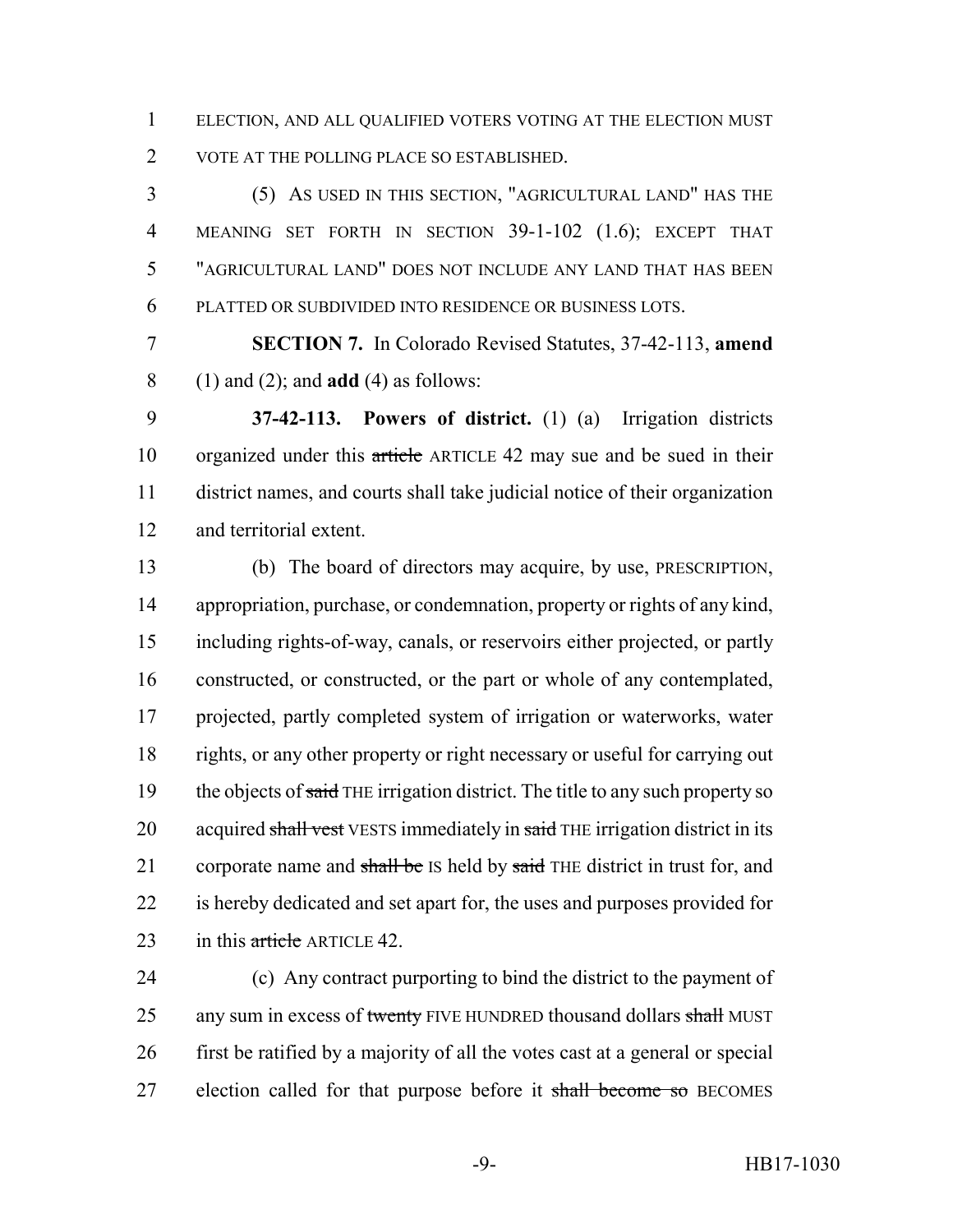binding, and all contracts entered into by the board of directors agreeing 2 to a payment in excess of such THAT amount shall be construed as made 3 BEING expressly subject to this provision SUBSECTION  $(1)(c)$  and shall DO not become binding upon the district until authorized and ratified at an election called and held for that purpose; EXCEPT THAT, ON JULY 1, 2022, AND ON JULY 1 OF EVERY FIVE-YEAR PERIOD THEREAFTER, THE BOARD OF DIRECTORS SHALL ADJUST THE DOLLAR AMOUNT SPECIFIED IN THIS SUBSECTION (1)(c) IN ACCORDANCE WITH THE PERCENTAGE CHANGE OVER THE PREVIOUS FIVE-YEAR PERIOD IN THE UNITED STATES DEPARTMENT OF LABOR, BUREAU OF LABOR STATISTICS, CONSUMER PRICE INDEX FOR DENVER-BOULDER-GREELEY, ALL ITEMS, ALL URBAN CONSUMERS, OR ITS SUCCESSOR INDEX.THE BOARD OF DIRECTORS SHALL POST THE ADJUSTED AMOUNT ON ITS WEBSITE AND IN ITS ANNUAL REPORTS.

14 (2) Where the compensation to be paid by the district to the 15 owners of any property which THAT the board of directors of an irrigation 16 district are IS authorized to take by proceedings in eminent domain has 17 been finally determined to be in excess of twenty FIVE HUNDRED thousand 18 dollars, THE COURTS SHALL GIVE sufficient time shall be given by the 19 courts for the submission to and determination by the landowners of the 20 district, at a regularly called general or special election, of the questions 21 QUESTION of whether the district shall pay said THE compensation or shall 22 abandon such THE condemnation proceedings; EXCEPT THAT, ON JULY 1, 23 2022, AND ON JULY 1 OF EVERY FIVE-YEAR PERIOD THEREAFTER, THE 24 BOARD OF DIRECTORS SHALL ADJUST THE DOLLAR AMOUNT SPECIFIED IN 25 THIS SUBSECTION (2) IN ACCORDANCE WITH THE PERCENTAGE CHANGE 26 OVER THE PREVIOUS FIVE-YEAR PERIOD IN THE UNITED STATES 27 DEPARTMENT OF LABOR, BUREAU OF LABOR STATISTICS, CONSUMER PRICE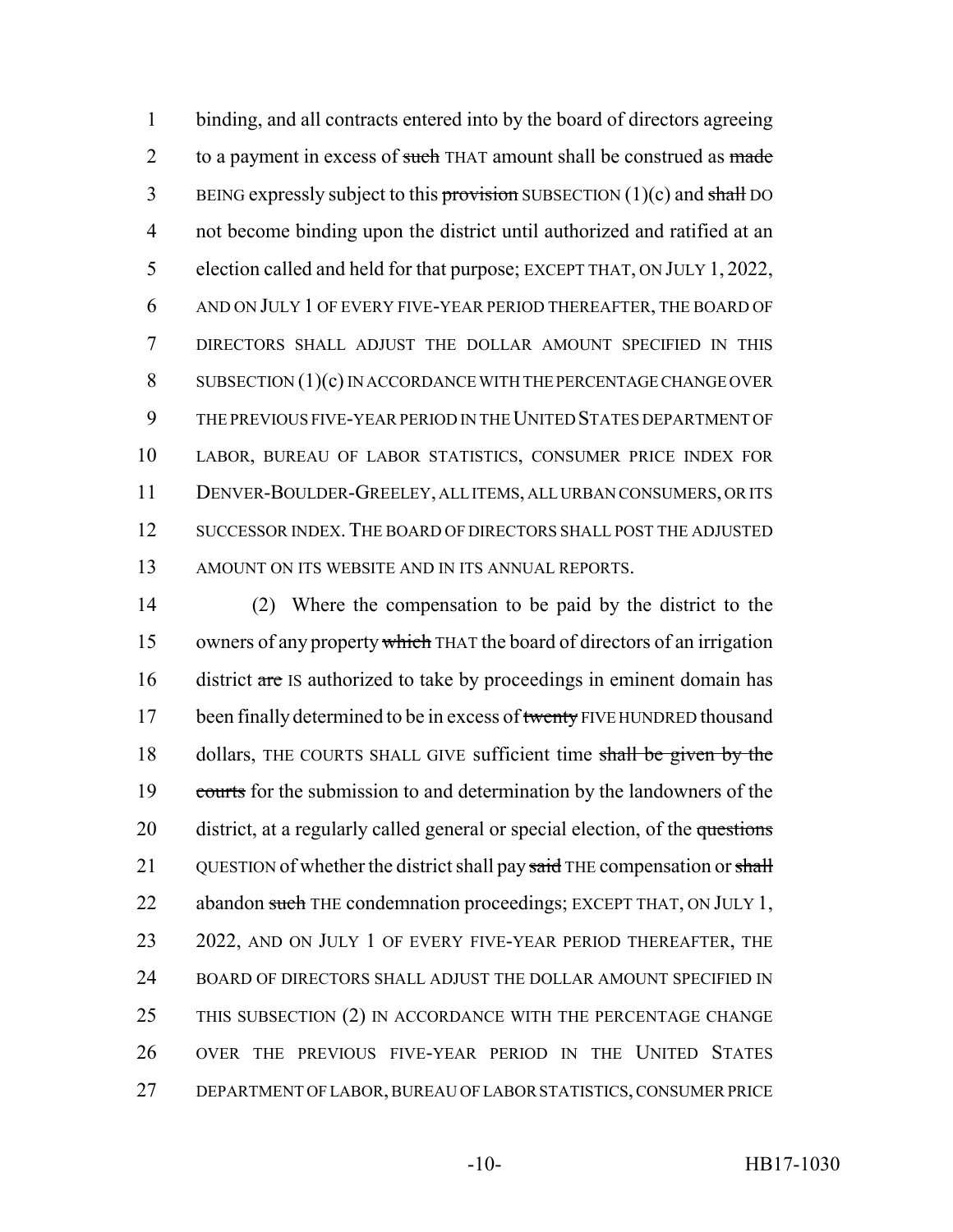INDEX FOR DENVER-BOULDER-GREELEY, ALL ITEMS, ALL URBAN CONSUMERS, OR ITS SUCCESSOR INDEX. THE BOARD OF DIRECTORS SHALL POST THE ADJUSTED AMOUNT ON ITS WEBSITE AND IN ITS ANNUAL 4 REPORTS. If the landowners, by majority vote of all the votes cast at such 5 THE election, shall vote for the payment of such THE compensation, the COURTS SHALL GIVE THE DISTRICT THE necessary additional times shall be 7 given the district wherein TIME to pay such THE compensation either by levy and collection of assessments against the lands of the district, or by the issuance and sale of bonds of the district, or by both such methods, as may be determined at a district election.

 (4) THE POWERS CONFERRED BY THIS ARTICLE 42 ARE CUMULATIVE AND ARE IN ADDITION TO ALL POWERS POSSESSED BY AN IRRIGATION DISTRICT UNDER THE OTHER LAWS OF THIS STATE.

 **SECTION 8.** In Colorado Revised Statutes, 37-42-114, **amend** 15 (1) and (3) as follows:

 **37-42-114. Landowners - definition - evidence of ownership.** 17 (1) "Landowners" "LANDOWNER", as used in this article, shall include any persons, natural or artificial, resident or nonresident, who are citizens 19 of the United States and owners ARTICLE 42, MEANS AN OWNER in fee of lands within the boundaries of any irrigation district organized or 21 proposed to be organized, or holders of incomplete title under contracts 22 to purchase state or Carey act lands, or the state board of land commissioners in care of agricultural college or public school lands, 24 including also entrymen or purchasers of public lands of the United States under any of the agricultural public land laws, or the secretary of the interior in care of unentered public lands subject to this article under the 27 terms of an act of congress entitled "An Act to promote reclamation of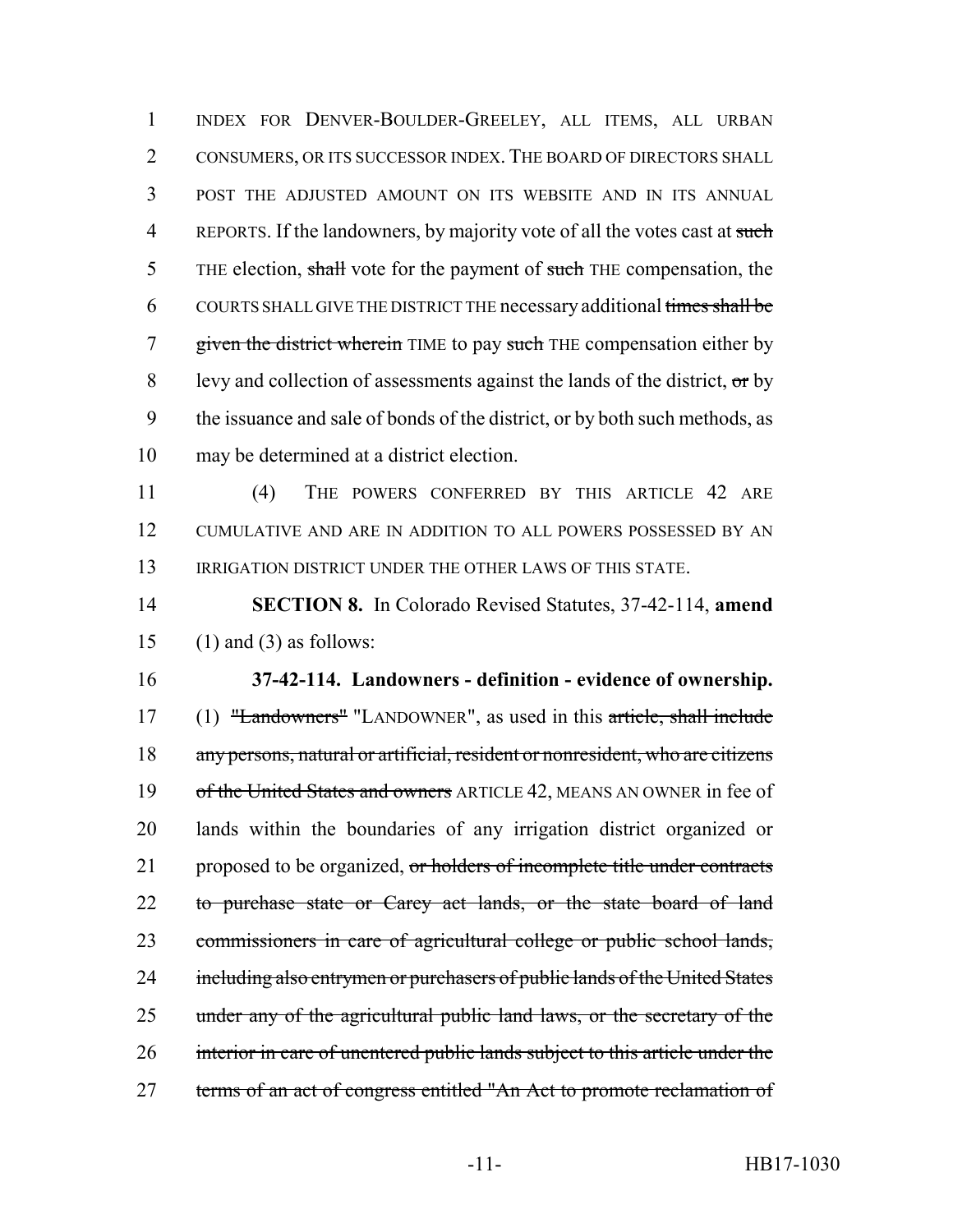arid lands.", approved August 11, 1916, and all acts amendatory thereof 2 or supplemental thereto WHETHER A RESIDENT OR NONRESIDENT OF THE DISTRICT, WHO OR THAT IS A CITIZEN OF, OR AN ENTITY OR ARRANGEMENT CREATED OR ORGANIZED WITHIN, THE UNITED STATES.

5 (3) For the purposes of this article ARTICLE 42, evidence of 6 ownership shall be IS prima facie established as to patented land, by the 7 certificate of the county assessor of the county wherein the lands involved 8 are situated as to unperfected entries upon public lands, by the certificate 9 of the register of the United States land office of the district wherein the 10 lands involved are situated; or as to holders of incomplete title under 11 contracts to purchase state or Carey act lands, OR by certificate of the 12 register of the state board of land commissioners.

13 **SECTION 9.** In Colorado Revised Statutes, 37-42-128, **amend** 14 (1), (3), (4), (5), and (6) as follows:

15 **37-42-128. Collection of assessments.** (1) The county treasurer 16 of the county wherein the office of an irrigation district is located shall be 17 and is, hereby constituted ex officio, district treasurer of such THE 18 irrigation district and shall be IS liable upon his OR HER official bond and 19 to indictment and criminal prosecution for malfeasance, misfeasance, or 20 failure to perform any duty prescribed in this article ARTICLE 42, either as 21 county treasurer or as district treasurer, as is provided by law in like or 22 other cases as county treasurer. Said THE treasurer shall collect, receive, 23 and PROVIDE A receipt for all moneys ASSESSMENTS belonging to the 24 district.

25 (3) In the case of irrigation district assessments, such county 26 treasurer shall receive, in payment of the general fund assessment for the 27 year in which taxes are payable, warrants drawn against said general fund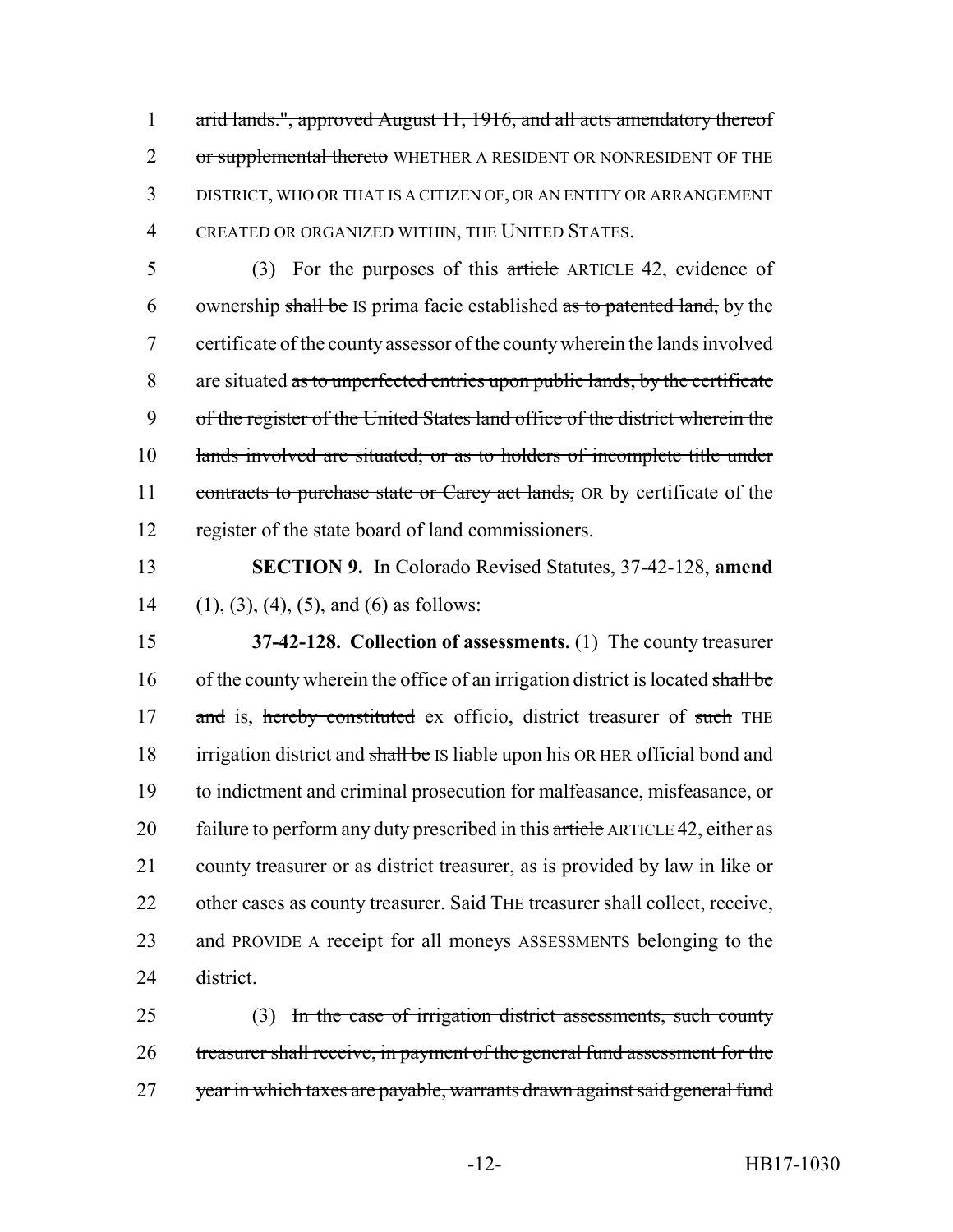1 the same as so much lawful money of the United States, if such warrant 2 does not exceed the amount of the general fund assessment which the 3 person tendering the same owes. Such county treasurer shall receive, in 4 payment of the district bond fund assessment for the year in which said 5 taxes are payable, interest coupons or bonds of said irrigation district 6 maturing within the year said assessments are payable the same as so 7 much lawful money of the United States, if such interest coupons or 8 bonds do not exceed the amount of district bond fund assessment which 9 the person tendering the same owes. THE COUNTY TREASURER SHALL 10 PROVIDE A RECEIPT FOR payment of irrigation district assessments shall be 11 receipted for upon the same receipt required in the collection of general 12 real estate taxes, but, in the case of payment of only general tax or 13 irrigation district assessment and the nonpayment of the other, such 14 nonpayment shall be clearly indicated upon such THE receipt so issued, 15 and the payment of the one shall in no DOES NOT IN ANY way affect the 16 lien or obligation of the unpaid tax or assessment, but each shall exist 17 EXISTS and be IS enforceable separately.

18 (4) The county treasurer of each county comprising ALL OR a 19 portion only of an irrigation district excepting the county treasurer of the 20 county in which the office of said district is located, SHALL, on the first 21 Monday of each month, shall remit to the district treasurer all moneys, 22 warrants, coupons, or bonds theretofore collected or received by him OR 23 HER on account of said THE district. Every county treasurer shall keep a 24 general fund account, a bond fund account, and, in the case of a contract 25 with the United States, a United States contract fund account. THE 26 COUNTY TREASURER SHALL PLACE in the bond fund account shall be 27 placed all moneys MONEY received from taxation for the payment of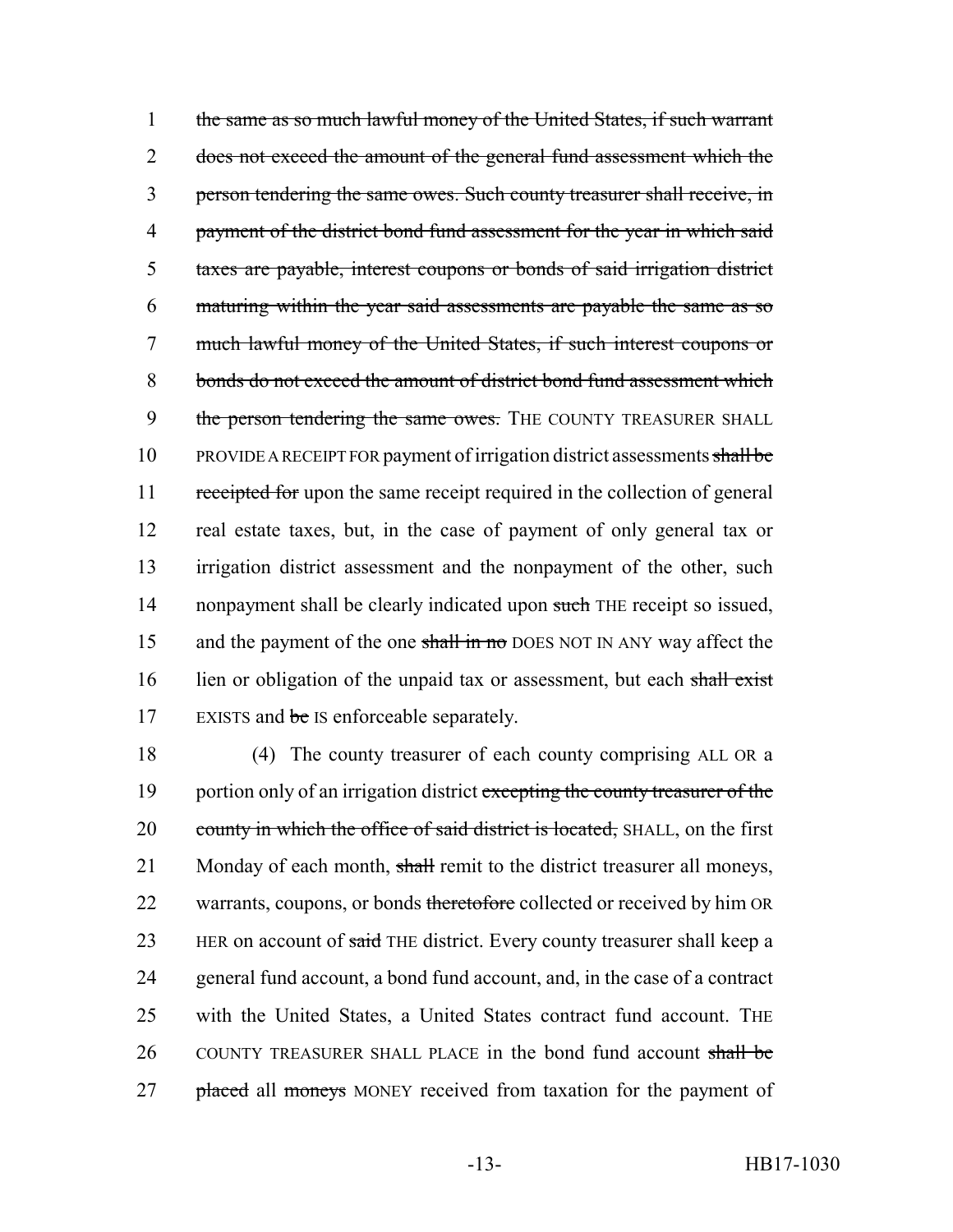bonds and the interest thereon. THE COUNTY TREASURER SHALL PLACE in 2 the United States contract fund account shall be placed all moneys MONEY received for payments due or to become due the United States under any contract between the district and the United States.

5 (5) EVERY DISTRICT TREASURER SHALL KEEP A GENERAL FUND 6 ACCOUNT, A BOND FUND ACCOUNT, AND, IN THE CASE OF A CONTRACT 7 WITH THE UNITED STATES, A UNITED STATES CONTRACT FUND ACCOUNT. 8 THE DISTRICT TREASURER SHALL PLACE IN THE BOND FUND ACCOUNT ALL 9 MONEY RECEIVED FROM TAXATION FOR THE PAYMENT OF BONDS AND THE 10 INTEREST THEREON. THE DISTRICT TREASURER SHALL PLACE IN THE 11 UNITED STATES CONTRACT FUND ACCOUNT ALL MONEY RECEIVED FOR 12 PAYMENTS DUE OR TO BECOME DUE THE UNITED STATES UNDER ANY 13 CONTRACT BETWEEN THE DISTRICT AND THE UNITED STATES. THE 14 DISTRICT TREASURER SHALL PLACE all other district moneys MONEY from 15 whatever sources shall be placed in the general fund, and SHALL KEEP the 16 three funds kept separate at all times. The district treasurer shall pay out 17 of said THE bond FUND and United States contract fund, when due, the 18 interest and principal of the bonds of said THE district, at the time and 19 place specified in said THE bonds, or all payments due to the United 20 States under any contract between the district and the United States, at the 21 time and in the manner provided in said THE contract, and shall pay out 22 of the general fund only upon warrants signed by the person duly THE 23 MONEY authorized by the board of directors of said THE district.  $\text{as}$ 24 **provided in this section.** 

25 (6) The district treasurer on the fifteenth day of each month, 26 unless excused therefrom by order of the board of directors, shall report 27 MONTHLY to the secretary BOARD OF DIRECTORS of the district the amount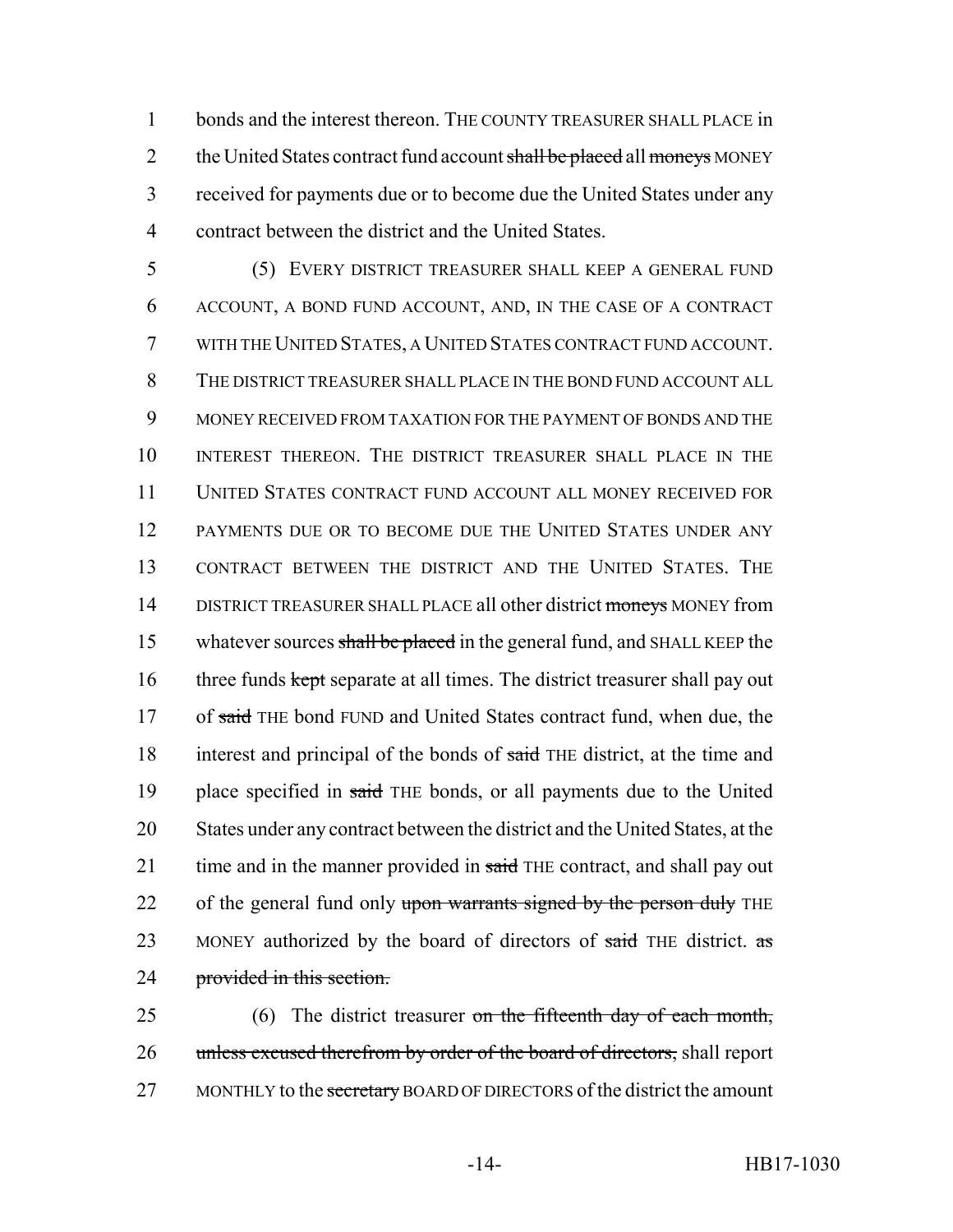1 of money in his hands to the credit of the respective funds, the amount of 2 warrants MONEY paid FROM THE RESPECTIVE FUNDS during the previous 3 month, and the amount of registered warrants, if any, together with an 4 account of bonds retired or United States contract payments made, if any.

5 **SECTION 10.** In Colorado Revised Statutes, **repeal** 37-42-129 6 as follows:

7 **37-42-129. Warrants - interest - call.** Except with respect to 8 claims coming within the provisions of article 10 of title 24, C.R.S., no 9 warrants shall be issued except upon a verified claim first audited and 10 allowed by the board, and each warrant shall be signed by the person duly 11 authorized by the board of directors; and, if the district treasurer has 12 insufficient money in the general fund to pay any warrant when presented 13 for payment, he shall enter such warrant, with its number, amount, date, 14 and the name and address of holder, in a register kept for that purpose and 15 shall endorse upon said warrant "presented and not paid for want of 16 funds", with the date of presentation. Such warrant shall draw interest at 17 the rate of six percent per annum from such date of presentation until 18 called for payment. When money sufficient to pay such warrant, or 19 sufficient to allow a credit of not less than one hundred dollars thereon is 20 in the general fund, such treasurer shall mail notice thereof to the holder 21 of record at his address of record, and interest thereon shall thereupon 22 cease. Warrants shall be paid in the order of their presentation for 23 payment.

24 **SECTION 11.** In Colorado Revised Statutes, 37-42-131, **amend** 25 (2); and **repeal** (1) as follows:

26 **37-42-131. Payment of general expenses.** (1) If any money in 27 excess of one hundred dollars remains in the general fund in any year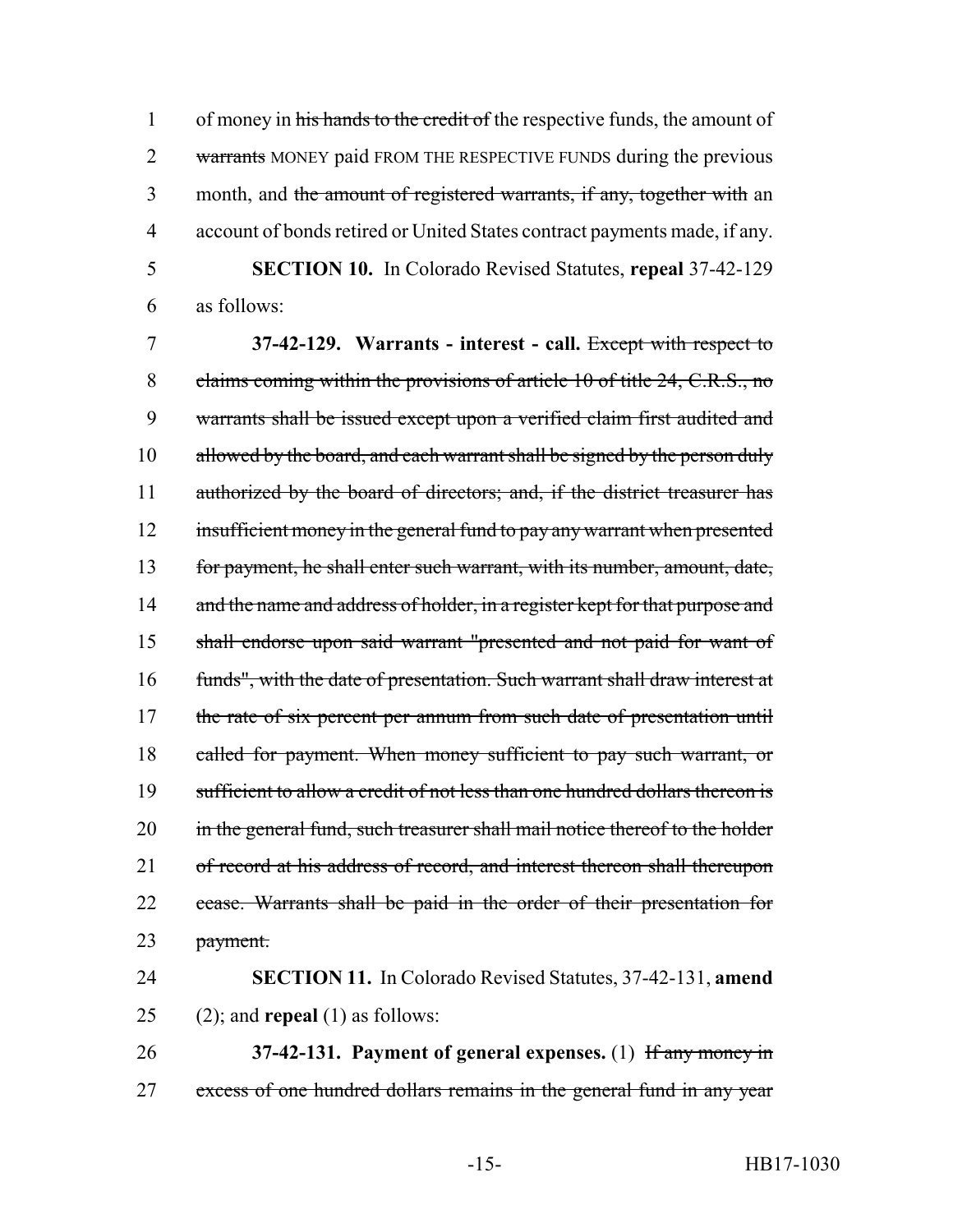after the payment of all district warrants or other indebtedness properly 2 chargeable against such fund and due and payable within such fiscal year, the board shall apply such surplus to the payment of the warrants of 4 preceding years, if any, in the order of their registration and thereafter, in its discretion, by resolution, may authorize the transfer of such money from the general fund to the bond fund, and a certified copy of such resolution, signed by the president and attested by the secretary of the district, shall be sufficient warrant to the treasurer for making such transfer.

 (2) (a) For the purposes of defraying the expenses of the organization of the district and the care, operation, management, repair, and improvement of all canals, ditches, reservoirs, and works, including 13 salaries of officers and employees, the board may: either

14 (I) Fix rates of tolls and charges and collect the same of THEM 15 FROM all persons using said canal and THE DISTRICT'S STRUCTURES OR 16 water for irrigation or other purposes; and in addition thereto may

17 (II) Provide, in whole or in part, for the payment of such THE 18 expenditures SPECIFIED IN THIS SUBSECTION (2)(a) by levy of assessments 19 therefor, as provided in section 37-42-126; or

20 (III)  $by$  Both FIX tolls and LEVY assessments.

21 (b) In case IF the money raised by the sale of bonds issued is 22 insufficient and in case IF bonds are unavailable for the completion of the 23 plans of works adopted, it is the duty of the board of directors to SHALL 24 provide for the completion of said THE plans by levy of an assessment 25 therefor in the same manner in which levies of assessments are made for 26 the other purposes.

27 **SECTION 12.** In Colorado Revised Statutes, **amend** 37-42-135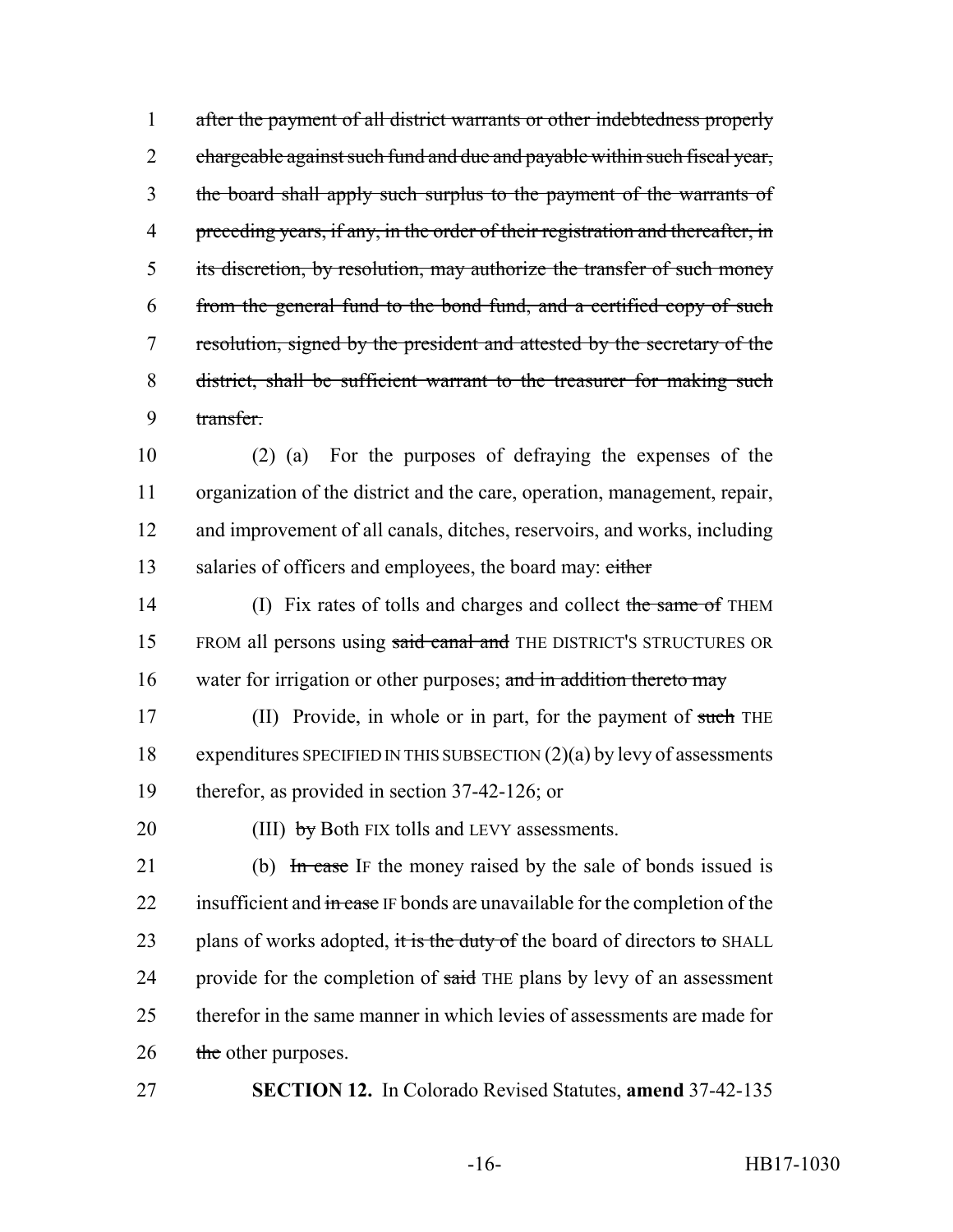1 as follows:

2 **37-42-135. District to lease surplus water.** Whenever any 3 irrigation district organized under the provisions of this article ARTICLE 4 42 acquires water in excess of its own needs or becomes the owner of 5 water or rights capable of use for other purposes than those for which it 6 was organized, without impairing or injuring such use, it may lease such 7 THE water or rights for use within or without the district for domestic, 8 agricultural, power, or mechanical purposes ANY BENEFICIAL USE, upon 9 affirmative vote of the district BOARD OF DIRECTORS authorizing such THE 10 lease, and the rentals derived from such THE lease shall be paid into the 11 general fund of the district. Such rentals shall become due and payable 12 semiannually, in advance, on March 1 and August 1 of each year, and 13 shall bear interest at the rate of one percent per month from due date until 14 paid. At its option the board of directors may cancel any lease upon which 15 any rental is past due and unpaid. and no lease shall extend beyond the 16 term of twenty years from the date of its execution.

17 **SECTION 13.** In Colorado Revised Statutes, **amend** 37-42-137 18 as follows:

19 **37-42-137. Sale of surplus water - proceeds.** The board of 20 directors may sell property or assets of the district not needed for district 21 use nor essential to its operation from time to time as it shall direct by 22 resolution, at public auction, DIRECTS and upon such notice as it shall 23 designate DESIGNATES, and shall cause the proceeds thereof to be placed 24 in the bond fund or United States contract fund of the district. If such THE 25 district has no bonded or United States contract indebtedness, then such 26 THE proceeds shall be placed in the general fund.

27 **SECTION 14.** In Colorado Revised Statutes, **amend** 37-42-140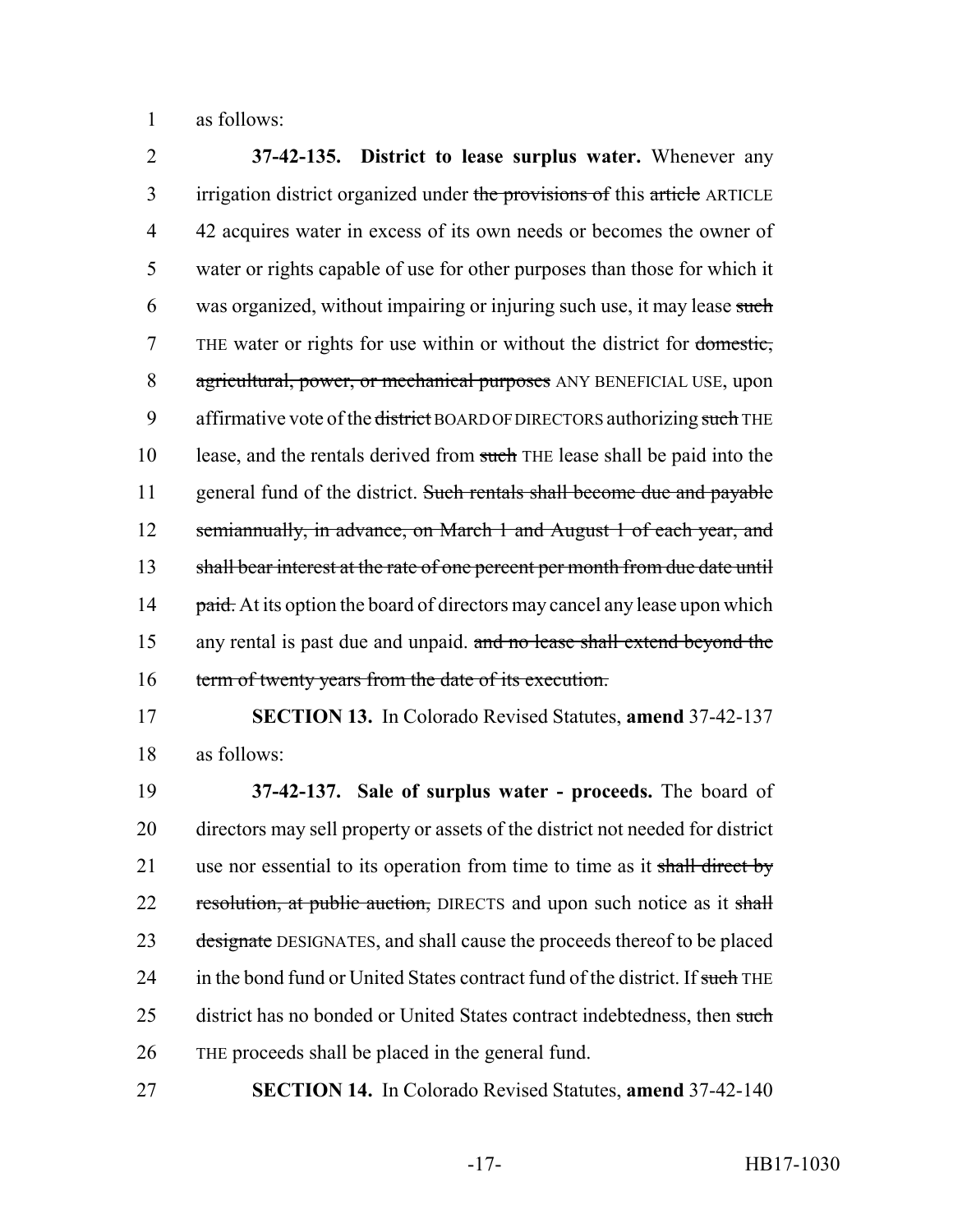1 as follows:

2 **37-42-140. Districts organized after April 7, 1921.** This article 3 shall apply ARTICLE 42 APPLIES only to irrigation districts organized after 4 April 7, 1921, and no existing laws in any manner relating to irrigation 5 districts shall apply to or affect irrigation districts organized after said 6 THAT date, but said existing laws and all amendments thereto made after 7 said THAT date shall be and remain in and have full force and effect as to 8 all irrigation districts organized prior to April 7, 1921. However, 9 whenever resident freeholders, representing LANDOWNERS OF a majority 10 of the number of acres of the irrigable land in any irrigation district 11 organized prior to April 7, 1921, shall petition the board of directors to 12 call a special election for the purpose of submitting to the qualified 13 electors of said irrigation district, who for the purpose of this section are 14 defined as the owners or entrymen of agricultural or horticultural land 15 within said district exclusive of lands platted or subdivided into residence 16 or business lots, LANDOWNERS ENTITLED TO VOTE AT ELECTIONS OF THE 17 IRRIGATION DISTRICT a proposition to vote, at any regular or any special 18 election called and notice given for such purpose, upon the question 19 whether or not such THE irrigation district shall thereafter operate under 20 the provisions of this article ARTICLE 42, and if two-thirds of said 21 qualified electors THE LANDOWNERS of such THE irrigation district voting 22 upon such THE question shall vote in favor of coming under the 23 provisions of this article ARTICLE 42, upon the filing of a statement of the 24 results of such THE election in the manner provided by section 37-41-112, 25 such THE irrigation district shall IS thereafter be governed by the 26 provisions of this article but ARTICLE 42. The election of such THE district 27 to come under the provisions of this article shall ARTICLE 42 DOES not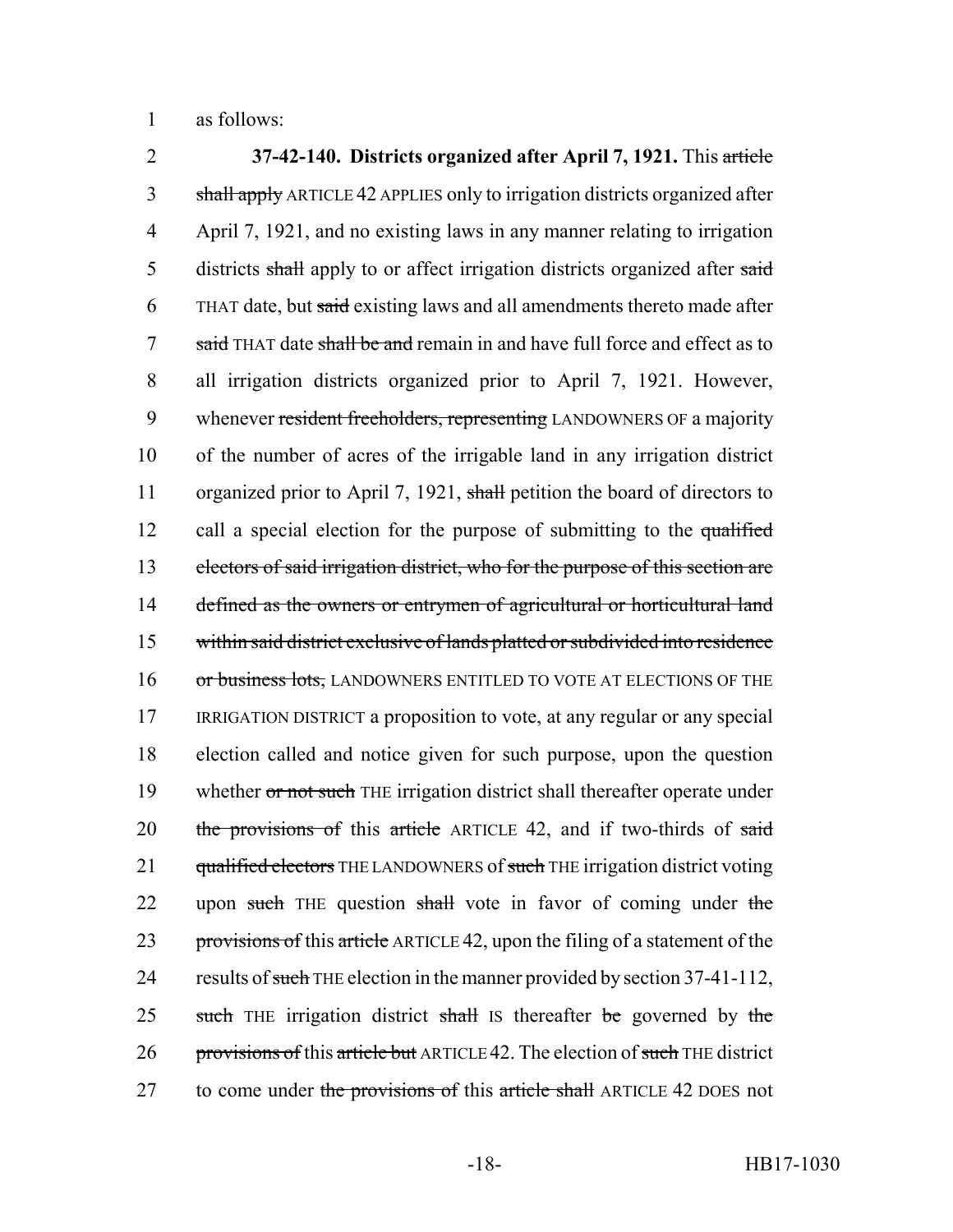1 invalidate any act or proceeding theretofore PREVIOUSLY done under the 2 laws governing such THE irrigation district prior to such THE election and 3 shall DOES not impair any obligation of such THE irrigation district or any right thereunder.

 **SECTION 15.** In Colorado Revised Statutes, **amend** 37-42-141 as follows:

 **37-42-141. Ratification of irrigation district.** If the qualified 8 voters LANDOWNERS of an irrigation district ENTITLED TO VOTE AT 9 ELECTIONS have authorized the dissolution of such THE district in the manner provided by section 37-42-139 but the plan of dissolution so authorized has not been implemented and the district has continued to 12 function as an irrigation district, such THE district may submit the question of ratification of the district to the qualified voters in a district election as specified in section 37-42-112. If a majority of the votes cast at such THE election are in favor of the ratification of the district, the prior authorization of dissolution shall be deemed null and void. The directors 17 shall file their certificate of such THAT fact with the county clerk and recorder of the county wherein such district is situated, and the district shall be deemed, for all purposes, to be a de jure irrigation district.

 **SECTION 16. Act subject to petition - effective date - applicability.** (1) This act takes effect at 12:01 a.m. on the day following the expiration of the ninety-day period after final adjournment of the general assembly (August 9, 2017, if adjournment sine die is on May 10, 2017); except that, if a referendum petition is filed pursuant to section 1 (3) of article V of the state constitution against this act or an item, section, or part of this act within such period, then the act, item, section, or part will not take effect unless approved by the people at the general election